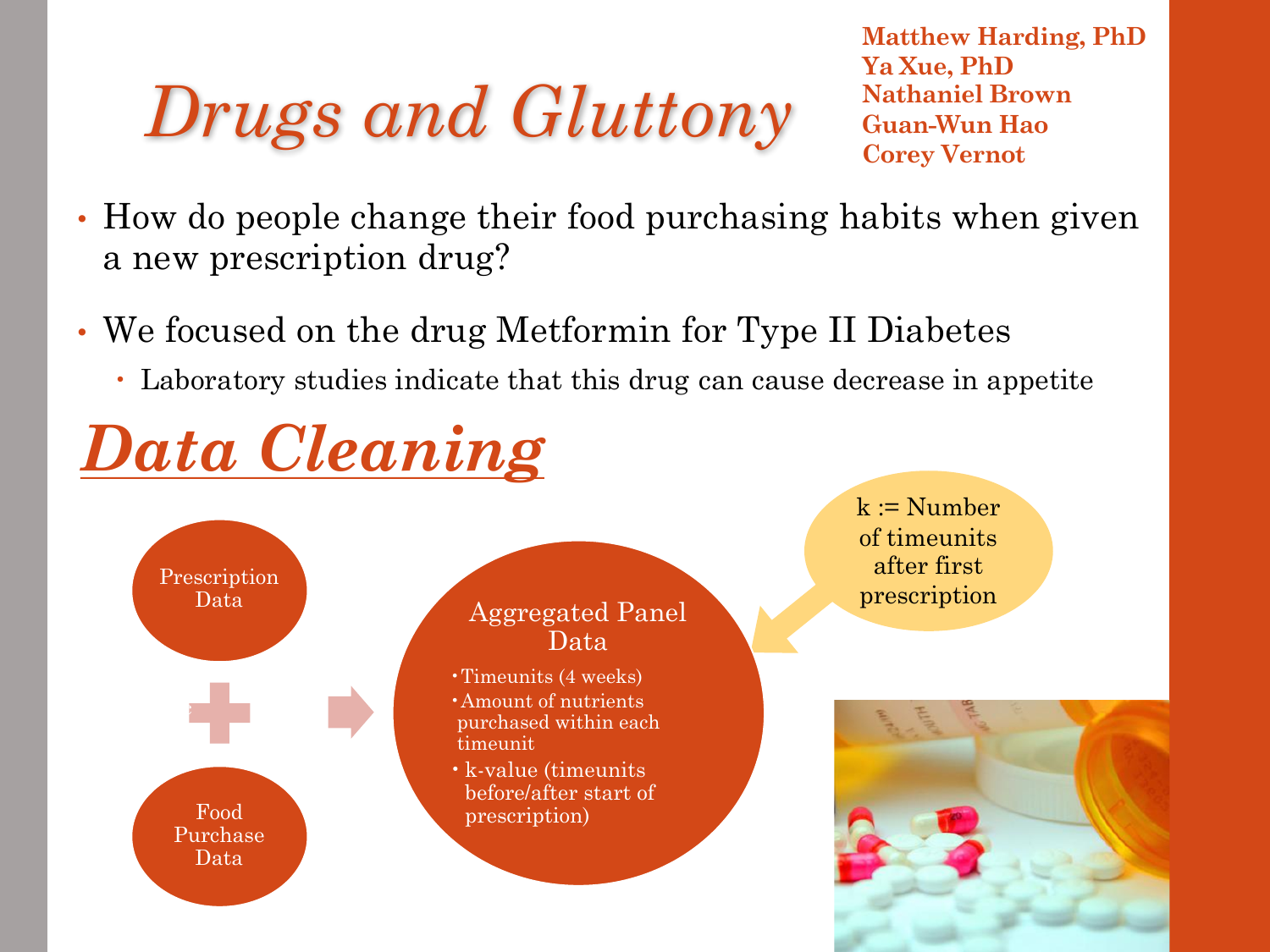

1. Original Model

2. Final Model

$$
\log(Y_{i,t}) = \alpha_t + \gamma_i + \delta_{i,t}^k
$$

- $Y_{i,t}$ : nutrients per time, person  $\alpha_t$ : indicator variable of timeunits  $\gamma_i$ : indicator variable of individuals  $\delta_{i,t}^k$ : indicator variable of k timeunits before/after start of prescription
- $\log(Y_{i,t}) = \alpha_t + \gamma_i + B_1 I(k < -1) + B_2 I(-1 \le k \le 3) + B_3 I(k > 3)$

 $I(k)$ : indicator variable of k within [-1,3] and before/after the range